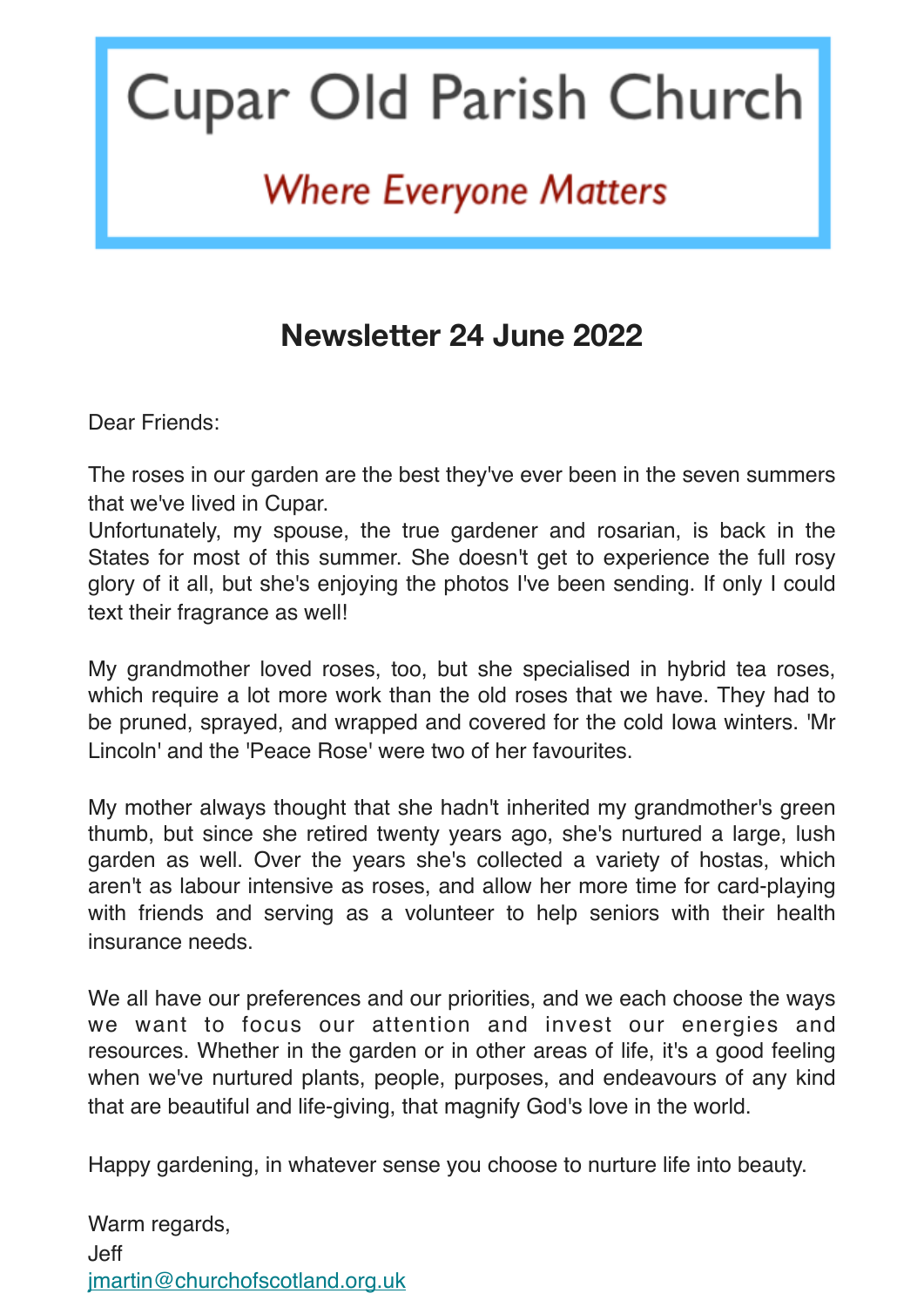#### **From Our Prayer Team**

Janice: [janice.geddes2@btinternet.com](mailto:janice.geddes2@btinternet.com)

Monday 20 June was World Refugee Day. Let us keep refugees in our prayers and reflect on the ways we, as the church, can help them.

As the cost of living continues to rise, please pray for families who may be finding feeding their children very difficult.

The prayer group continues to meet weekly through Zoom. If you would like to join us, have a prayer request, or would like a member of the group to pray with you then please contact either Jeff Martin or Janice Geddes

#### **25 June: Annual Stated Meeting**

The annual meeting of the congregation will take place at 10:00am on Saturday 25 June. We will receive the audited return of the treasurer's report for 2021 and discuss the presbytery mission plan for our congregation and the Cupar cluster. Coffee and tea are available from 9:45.

#### **26 June: Worship**

Please join us for a united, family service in the sanctuary at 11:00am this Sunday. The service will celebrate our Sunday Club as they conclude this term of learning, and will feature children of our congregation.

You may also join in worship via our YouTube channel:

[https://www.youtube.com/channel/UCdOxFrZ\\_kg94DYogylFAVEQ](https://cuparold.us17.list-manage.com/track/click?u=cb0d11bd686f9936f33547aab&id=307033827c&e=9c4275e320)

In order to maintain the privacy of our children and families, the YouTube worship will be prerecorded, and will not include any identifiable images of the children in our care.

**There will not be a worship service in the Old Parish Centre this Sunday**. Please see the next entry for the reason why.

#### **26 June: Family Fun at Craigtoun**

Everyone is welcome to join together at Craigtoun Park this Sunday, beginning at 12:45. Please bring along your own picnic. We'll meet near our usual shelter [come into the grounds from the car park and follow the main path to the left until it turns to the north. We're just a little farther on.] After we eat, we'll have some games--including tug of war!--and close with an informal time of worship.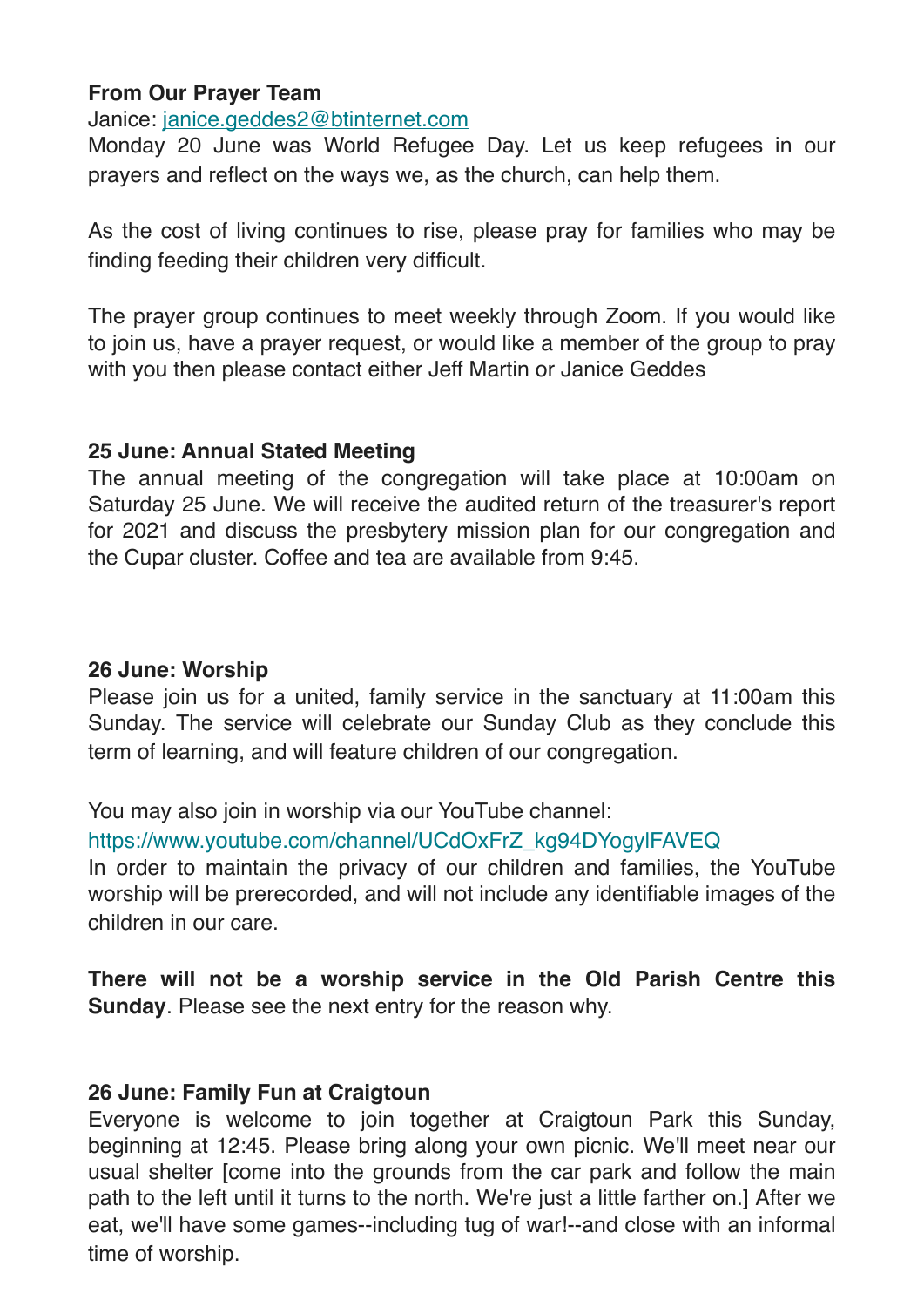#### **29 June: Coffee and Chat**

Jill, Coffee and Chat: 01334 655 528 or 07929 444 246

Arthur, Gardening: 01334 652 100

Friends old and new gather in the lounge of the Old Parish Centre from 10:00 to 11:15 for conversation and refreshments and, at that one table in the corner, a good game of Scrabble. Everyone is welcome! The Gardening Crew would also welcome your help. They begin at 9:30 on Wednesday, then join the Coffee and Chatters as a reward for their labours in the garden.

#### **15 July: Coffee and Chat Outing**

Jill: 07929 444 246

The Coffee and Chat fellowship group will have an outing on Wednesday 15th July to Caulders Garden Centre. Please call Jill to confirm your attendance so the restaurant is prepared, and to request transportation if needed.

Coffee and Chat is always a great opportunity to catch up with old friends and to get to know others better. Normally the group meets in the Old Parish Centre, but they enjoy monthly outings to have an adventure and support the community.

#### **3 July: Worship**

During the summer holiday, we continue to have two Sunday worship services: a more traditional service in the sanctuary at 11:00am, and a family service in the lounge of the Old Parish Centre at 4:00pm.

#### **Reflection from Peter Meager**

#### Peter: [meager52@btinternet.com](mailto:meager52@btinternet.com)

Don Camillo is the imaginary, hotheaded priest of a small, imaginary town in the Po Valley in northern Italy, in the years immediately following the Second World War. He is constantly at odds with the Communist mayor, Peppone and is also on very close terms with the crucifix in his town church. Through the crucifix, he hears the voice of Christ. I haven't read all of the 347 stories by Giovanni Guarechi, mainly because they haven't all been translated into English.

One of my favourites tells how Peppone has pipped Camillo to the post in opening a cinema in the town, when a violent storm knocks out the electricity supply and disrupts the performance. Camillo is delighted and gleefully kneels before the figure on the cross to pour out his gratitude. "Lord, I thank You..." he began. "What for, Don Camillo?" Christ asks. "For sending a storm and disrupting the electric current." "Don Camillo, I had nothing to do with the lights going off. I'm a carpenter not an electrician. The Christ in the crucifix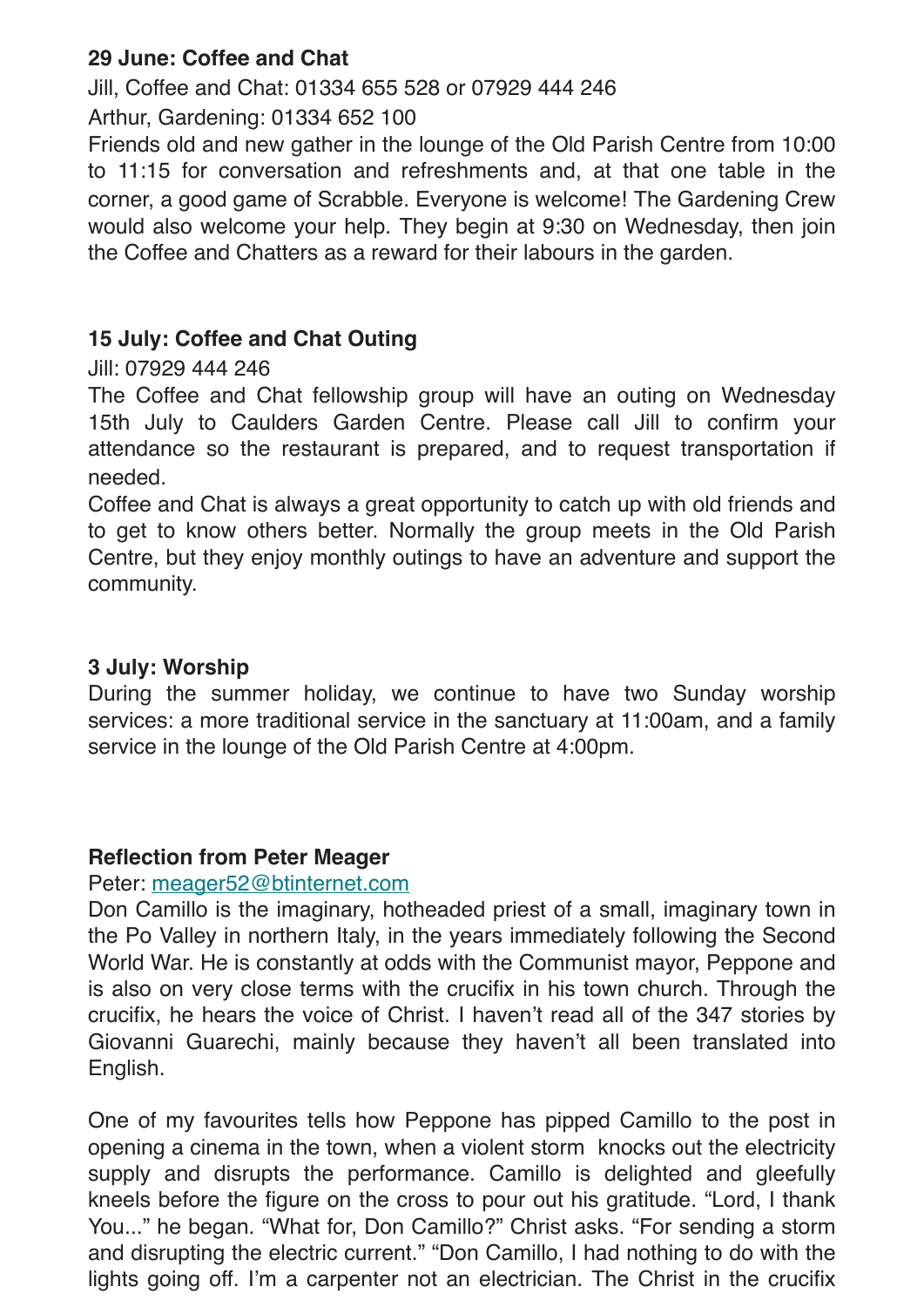often has far greater understanding than Don Camillo of the troubles of his flock, and has to constantly but gently reprimand the priest for his impatience and intolerance.

In this week's reading from Luke 9, we find two of the disciples, James and John, asking Jesus' permission to let loose a heavenly fire bomb on a town that has shunned him. The background was that Jesus had decided that he must get to Jerusalem as quickly as possible since he knew that was where his destiny would be fulfilled. The normal routes for Jews travelling from Galilee to the capital would avoid going through Samaritan territory. This was because of a centuries old feud about where it was best to worship God. The Samaritans thought it should be at their holiest shrine; the Jews believed it should be in Jerusalem. In verse 51 Luke said, *'Jesus resolutely set out for Jerusalem.'* The quickest route was straight down through Samaria, and that was the way he headed. He had sent word ahead to try and arrange a stop over for his group, but when the people realised that his face was set on heading for Jerusalem, they took offence and did not welcome him. (Verse 53)

This is what prompted James and John, known as 'The Sons of Thunder', (Mark 3:17) to ask if Jesus wanted them to call down fire from heaven as Elijah had done in Second Kings chapter one. Last week it was the people in the Gerasene territory who had rejected Jesus and told him to leave. Now it's the residents in this Samaritan town. Might it not be natural for Jesus to feel anger and resentment? If he did, he had more important things on his mind than wasting his energy on revenge. And so, just like Don Camillo earlier, it is the two disciples who find themselves on the receiving end of an ear wigging from Jesus.

Today's society is divided at so many levels. There is a lack of tolerance on all sides. There is bullying, intimidation, harassment and coercion with people being 'cancelled', shamed, and ostracised by those who don't hold the same views as them. Jesus is teaching us the basic virtue of **Tolerance** here. Once again we have to learn how to walk a tightrope. We have to learn what truths are worth going to the barricades for or leaving our church for and those where we should accept that there will be differing opinions and where we should try to get on with those who see things differently to us.

Jesus' overriding principle was **Love**. Professor Barclay tells that, 'When Abraham Lincoln was criticised for being too courteous to his enemies and when he was reminded of his duty to destroy them, he gave the great answer, "Do I not destroy my enemies when I make them my friends?"' Barclay then adds, 'Even if a man be utterly mistaken, we must never regard him as an enemy to be destroyed, but as a strayed friend to be recovered by love.' (**Commentary on Luke**, page 132, The Saint Andrew Press)

There follows a section in which Jesus responds to three wannabe followers. (verses 57-62) Jesus is brutally honest in outlining the cost of being a disciple. He does not want us to be under any illusion that discipleship will be easy, cheap or undemanding. We do would-be church members a great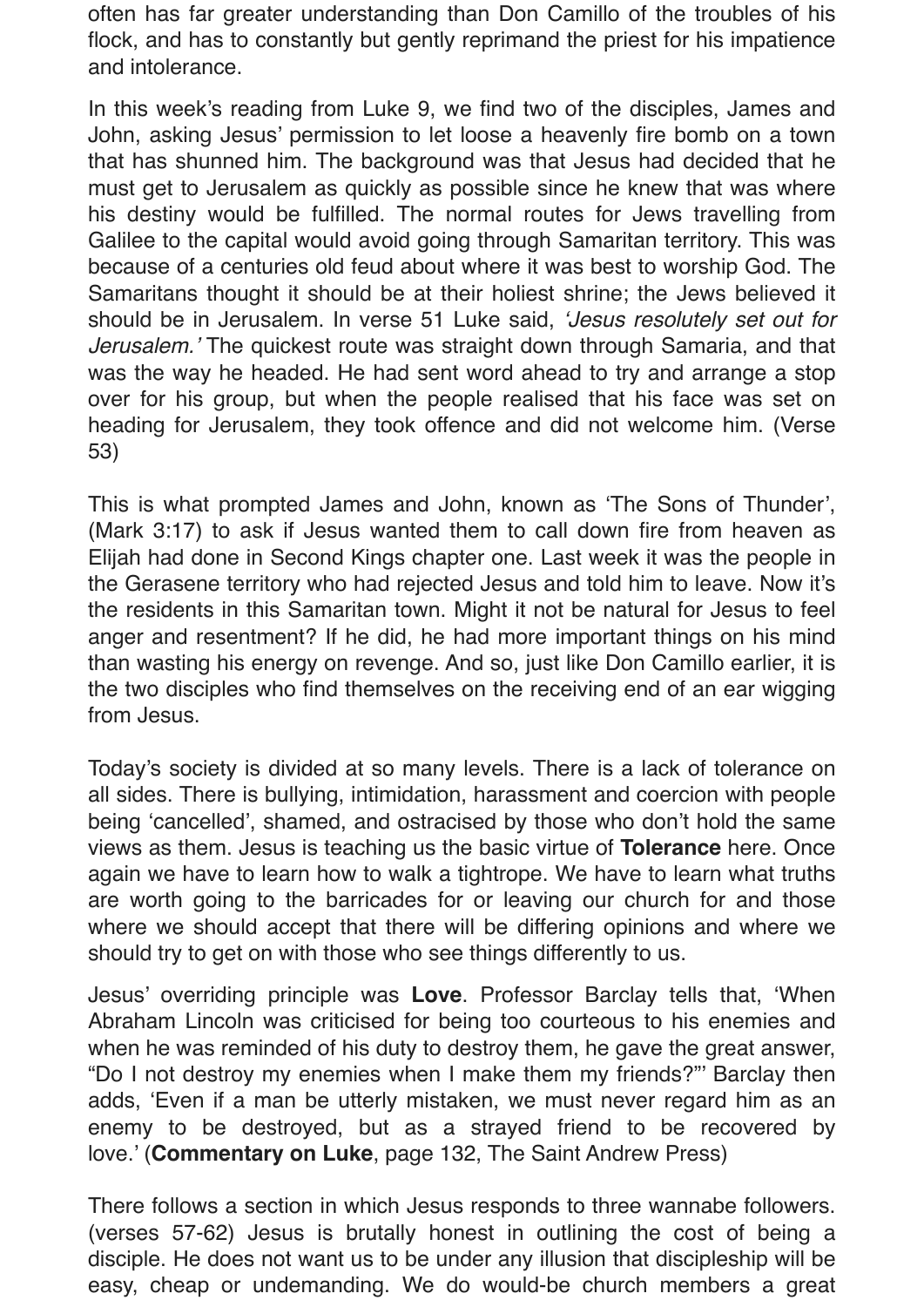disservice if we let them believe that Christian faith and church membership can ever be just an add-on to their present life. Jesus doesn't want what's left over when we've met the demands of family, school, work, or community. He will always demand to be our highest priority, with first call on our time, loyalty and resources. To the first man Jesus says, 'Count the cost of following me.' Hymn writer Isaac Watts put it like this: 'Were the whole realm of nature mine,

that were an offering far too small; love so amazing, so divine,

demands my soul, my life, my all!'

The second man says he must go and bury his father before starting to follow; Jesus' words are not as harsh as they seem at first. (verse 60) The man was not necessarily saying that his parent had just died. It is likely that what he meant was, 'Once I have no family responsibilities, I'll think about following you.' It's a fact of life that every time we put off starting a new venture, the less likely we are to undertake it and the glowing spark that once burned so brightly with hope and optimism will gradually dim until it is extinguished.

Professor Barclay paraphrases Jesus' words to the third aspiring believer, 'You cannot be walking into the future with me if you are always going to be hankering after all you're leaving behind you.' The Christian marches on, not to the sunset, but to the dawn…. To this man Jesus did not say either, "Follow," or, "Return." He said, *"I accept no lukewarm service,"* and left the man to make his own decision.' (**Commentary on Luke**, pages 133-134, The Saint Andrew Press)

#### **Reading**: Luke 9:51-62

*As the time approached for him to be taken up to heaven, Jesus resolutely set out for Jerusalem. And he sent messengers on ahead, who went into a Samaritan village to get things ready for him; but the people there did not welcome him, because he was heading for Jerusalem. When the disciples James and John saw this, they asked, 'Lord, do you want us to call fire down from heaven to destroy them?' But Jesus turned and rebuked them. Then he and his disciples went to another village.*

*As they were walking along the road, a man said to him, 'I will follow you wherever you go.'*

*Jesus replied, 'Foxes have dens and birds have nests, but the Son of Man has nowhere to lay his head.'*

*He said to another man, 'Follow me.' But he replied, 'Lord, first let me go and bury my father.'*

*Jesus said to him, 'Let the dead bury their own dead, but you go and proclaim the kingdom of God.'*

*Still another said, 'I will follow you, Lord; but first let me go back and say*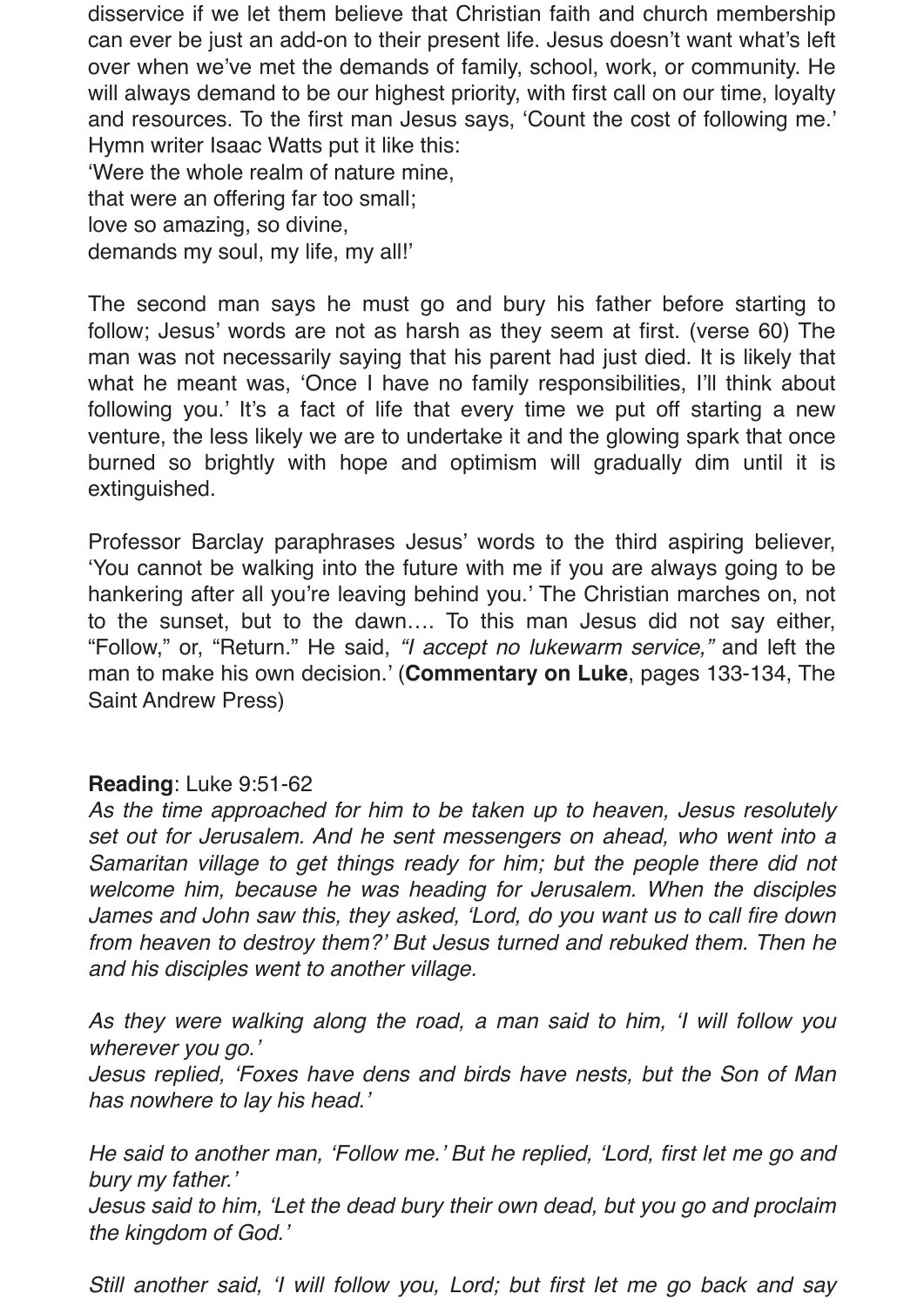*goodbye to my family.'*

*Jesus replied, 'No one who puts a hand to the plough and looks back is fit for service in the kingdom of God.'*

**Song**: Dear Lord and Father of Mankind [https://youtu.be/YAxiN0egN-I](https://cuparold.us17.list-manage.com/track/click?u=cb0d11bd686f9936f33547aab&id=0fc6a42617&e=9c4275e320)

Dear Lord and Father of mankind, forgive our foolish ways; reclothe us in our rightful mind, in purer lives thy service find, in deeper reverence, praise.

In simple trust like theirs who heard beside the Syrian sea the gracious calling of the Lord, let us, like them, without a word rise up and follow thee.

O Sabbath rest by Galilee, O calm of hills above, where Jesus knelt to share with thee the silence of eternity, interpreted by love!

Drop thy still dews of quietness, till all our strivings cease; take from our souls the strain and stress, and let our ordered lives confess the beauty of thy peace.

Breathe through the heats of our desire thy coolness and thy balm; let sense be dumb, let flesh retire; speak through the earthquake, wind, and fire, O still, small voice of calm!

#### **Prayer**

Lord, we have chosen to follow you because we love you and want to serve you. Forgive us when we become disheartened by the reaction of those around us. Help us to remember that we are part of a vast, worldwide family, united in love, calling and service; reliant on your Spirit's strength and guidance.

Forgive us when we are ridiculed or ostracised because of our faith and we burn to retaliate and seek revenge. Help us to remember that following you is a free choice that we have embraced and found to be a priceless gift and may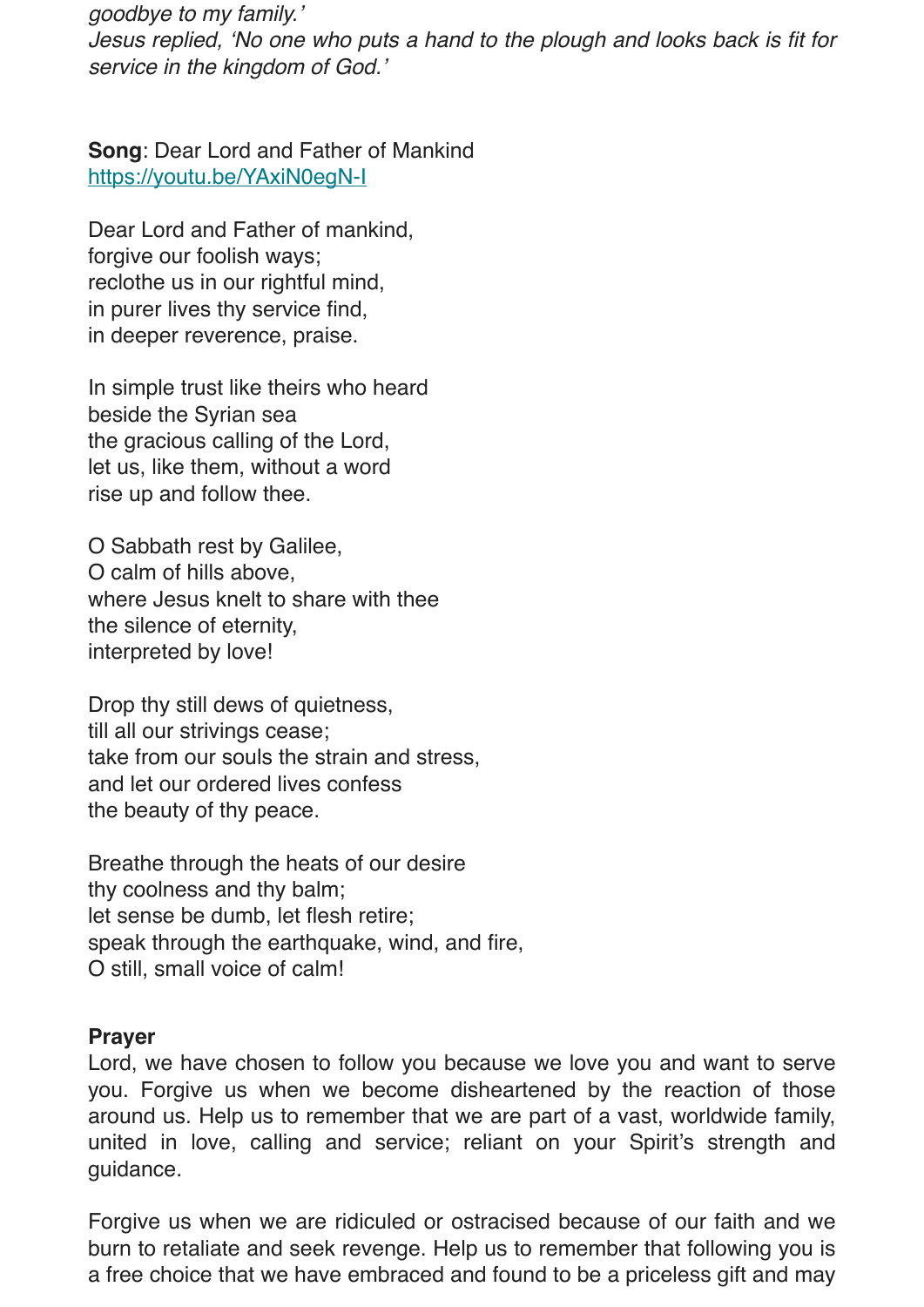we continue to pray in love for those whose hearts are hardened and whose eyes are closed to the possibility that you are real and able to do what you promise.

Forgive us when we care too much about what others think, and live in fear of what they might do to us. Help us to remember that, if we are committed to doing your will, you are for us and no power in heaven or earth can thwart us. +

Father, at this time of rocketing inflation and industrial unrest, when many despair of continuing to make ends meet and some aim to use their united strength to ensure that they at least will be all right; we pray for wisdom and insight for all industry heads and financial planners that they may discover innovative solutions to break out of the downward spiral that currently leaves so many in despair.

Father, when even famine is being used as a weapon of war, we pray that world leaders may see a way forward to protect the most vulnerable. We ask that they may put aside self interest and work together to ensure that all can be fed, heat their homes have an adequate reward for their labour, proper health care and, above all, hope.

Lord, give us the unwavering faith, the clear vision and the steadfast courage that will keep us loving, following and serving until our day on earth is done and we join you with all the redeemed in your everlasting kingdom. Amen

+ The first portion of this prayer was developed from ideas in **Companion to the Lectionary**, Volume 5, pages 90-91, by Peter Sheasby, Epworth Press.

#### **Reflection from Angus Allan: Ruth**

Today thousands of people are moving in and out of the UK. There is a constant challenge to accept strangers as part of a wider family and to break down barriers of race, colour or creed.

The Ukrainian crisis continues to dominate the news. The football match against Scotland was a happy diversion and good news for the Ukrainian side. But of course the migration from Ukraine continues as people search for new life, hope and sustenance in Europe and here. We hope and pray that the British soldiers held captive by the Russians will soon be released.

It was a matter of necessity that made Elimelech and his wife Naomi move from Judah to the pagan country of Moab. There was a famine in Judah and they moved to find food. While there Elimelech died and the sons married Moabite women. Then the sons died and Naomi was left with two daughtersin-law, Ruth and Orpah. When she discovered that the food situation at home in Judah had improved Naomi decided to make the journey back home suggesting to her daughters-in-law that they stay on in their home country of